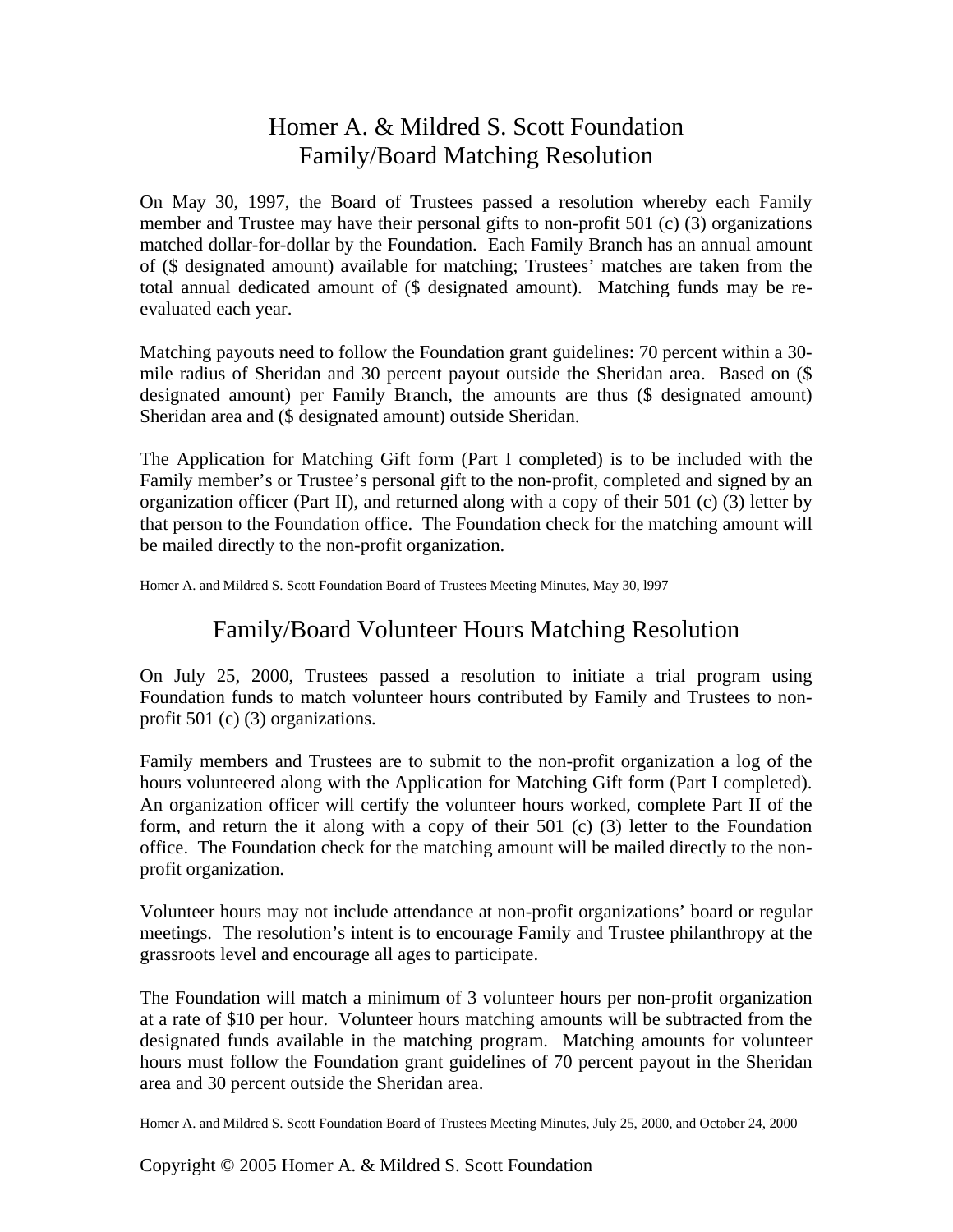## Homer A. & Mildred S. Scott Family/Board Matching Resolution Amendment

At the Foundation Board meeting on July 21, 2003, Trustees discussed Family/Board matching funds. The amount set aside for matching has been/is (\$ designated amount) [(\$ designated amount) per Family Branch] and non-Family Trustees have been included under this umbrella. Trustees acknowledged that Board matching funds could impact available Foundation payout funds. FIB Foundation allows (\$ designated amount) maximum matching in WY and MT for each of its non-Family Trustees. Consensus was that this policy would be an effective guideline for the Scott Foundation.

Subsequently, a motion was passed "that the Scott Foundation match non-Family Trustees' donations up to (\$ designated amount) [each]." The funds are restricted geographically in keeping with the wording of the current Family/Board Matching Policy: 70 percent within a 30-mile radius of Sheridan and 30 percent outside Sheridan. However, the 30 percent amount is not limited only to areas where the Scott Family has a presence, as is required of Foundation payout.

The total amount available to non-Family Trustees, (\$ designated amount), is separate from the (\$ designated amount) designated for Family matching.

Trustees also discussed making Foundation matching funds available to a non-Family executive director.

A motion was passed "that the Scott Foundation establish a ceiling of (\$ designated amount) in matching funds for a non-Family executive director." These funds have the same geographic restrictions as non-Family Trustees' matching funds and are separate from both the Family matching funds and the non-Family Trustees' matching funds.

Summary of funds available:

Total matching available to Family: (\$ designated amount) [(\$ designated amount) per each Family Branch]

Total matching available to non-Family Trustees: (\$ designated amount) [(\$ designated amount) each]

Total matching available to non-Family Exec. Dir.: (\$ designated amount)

Homer A. and Mildred S. Scott Board of Trustees Meeting Minutes, July 21, 2003